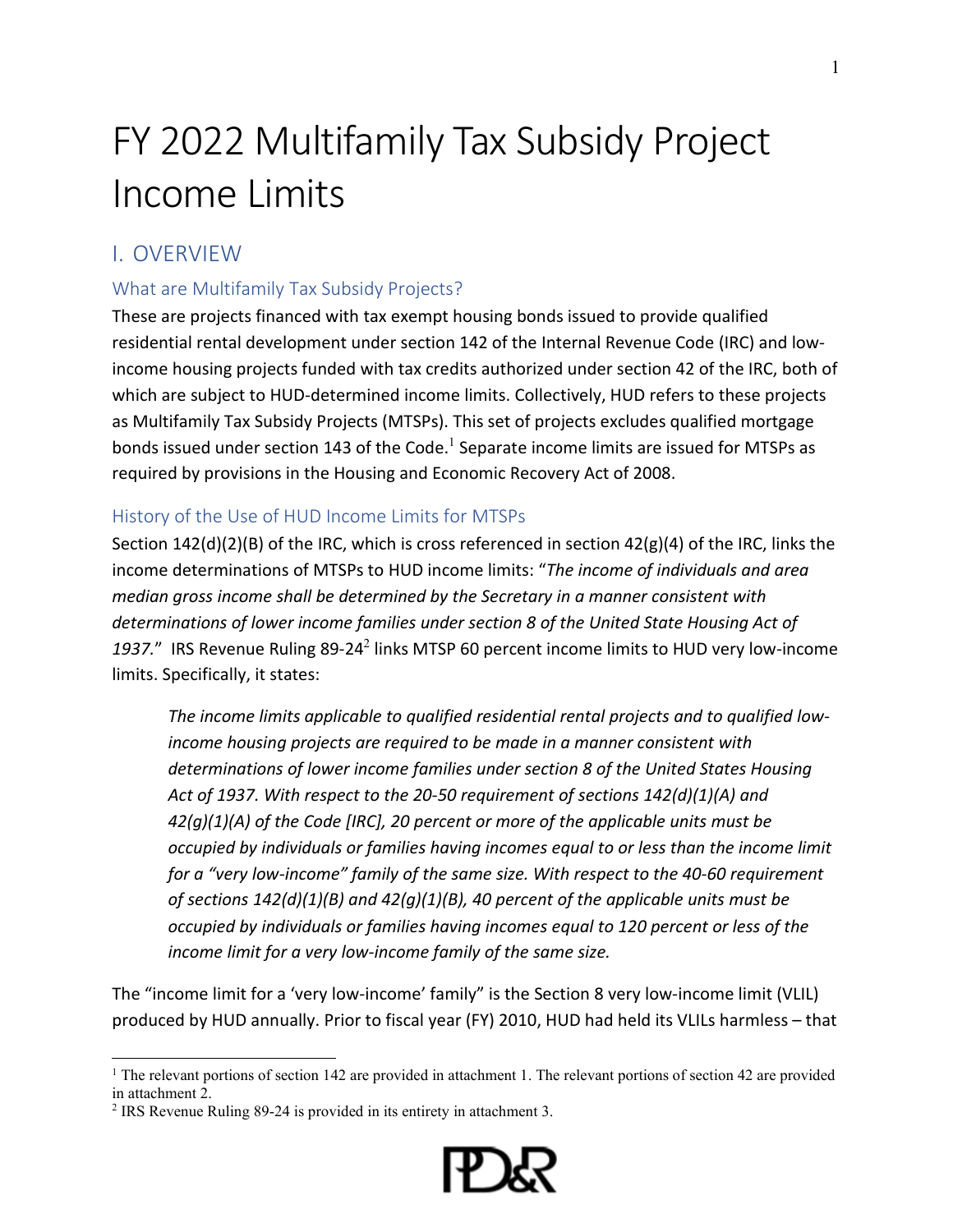is, HUD did not allow income limits to decline in accord with underlying data – primarily because of their use by MTSPs. Allowing income limits to fall when median family incomes fall would put the financial stability of MTSPs at risk. However, MTSP owners and managers found it difficult to operate in areas where income limits had not increased in several years and sought statutory change in program income limit calculations. These changes were implemented as part of the Housing and Economic Recovery Act of 2008 (HERA).

#### Income Limits for MTSPs Under HERA**[3](#page-1-0)**

Subpart (E) of Section 142(d)(2), as added by section 3009a of HERA provides for immediate holding harmless of "area median gross income" for MTSPs. HUD has determined that the legislative intent of this addition is to cause applicable MTSP income limits based on HUD's VLIL to be statutorily held harmless since MTSPs use income limits in determining tenant eligibility and for setting maximum rental rates. Beginning with the FY 2010 Income Limits, HUD no longer holds its Section 8 income limits harmless. HUD published a *Federal Register* notice, dated May 17, 2010, to officially notify the public of this change.

In addition, HERA creates a special class of MTSPs labeled "HUD hold-harmless impacted project(s)" (Impacted MTSPs) for which an additional set of income limits are required. An Impacted MTSP is defined as "any project with respect to which area median gross income was determined under subparagraph (B) for calendar year 2007 or 2008 if such determination would have been less but for the HUD hold harmless policy". Income limits for these projects are the greater of the regular MTSP income limits or the FY 2008 VLIL times the growth in median incomes between the current year and FY 2008.<sup>[4](#page-1-1)</sup>

#### Changes to Income Limits for Income Averaging and Trending

Section 103 of Division T of the Consolidated Appropriations Act of 2018, Public Law No. 115- 141, 132 Stat. 348 added a third minimum set-aside test, the average income test for lowincome housing credit projects. This system provides the income averaging limits (20%, 30%, 40%, 50%, 60%, 70%, 80%) based on the FY 2019 Multifamily Tax Subsidy Project (MTSP) Income Limits for any area of the country selected by the user.

The income limits are calculated in accord with IRS Revenue Ruling 2020-4, pages 6 and 7. Beginning with the FY 2019 MTSP income limits, HUD posted MTSP Income Averaging Limits Summary on its annual MTSP page: <https://www.huduser.gov/portal/datasets/mtsp.html#2019>

<span id="page-1-1"></span><sup>&</sup>lt;sup>4</sup> Legislation specifies that the FY 2008 income limit should be added to, not multiplied by, the growth rate in median income. However, it cannot be the intent of Congress to add a growth rate to a value so HUD is assuming multiplication in its implementation of the legislation.



<span id="page-1-0"></span><sup>&</sup>lt;sup>3</sup> The relevant portions of HERA are provided in attachment 4.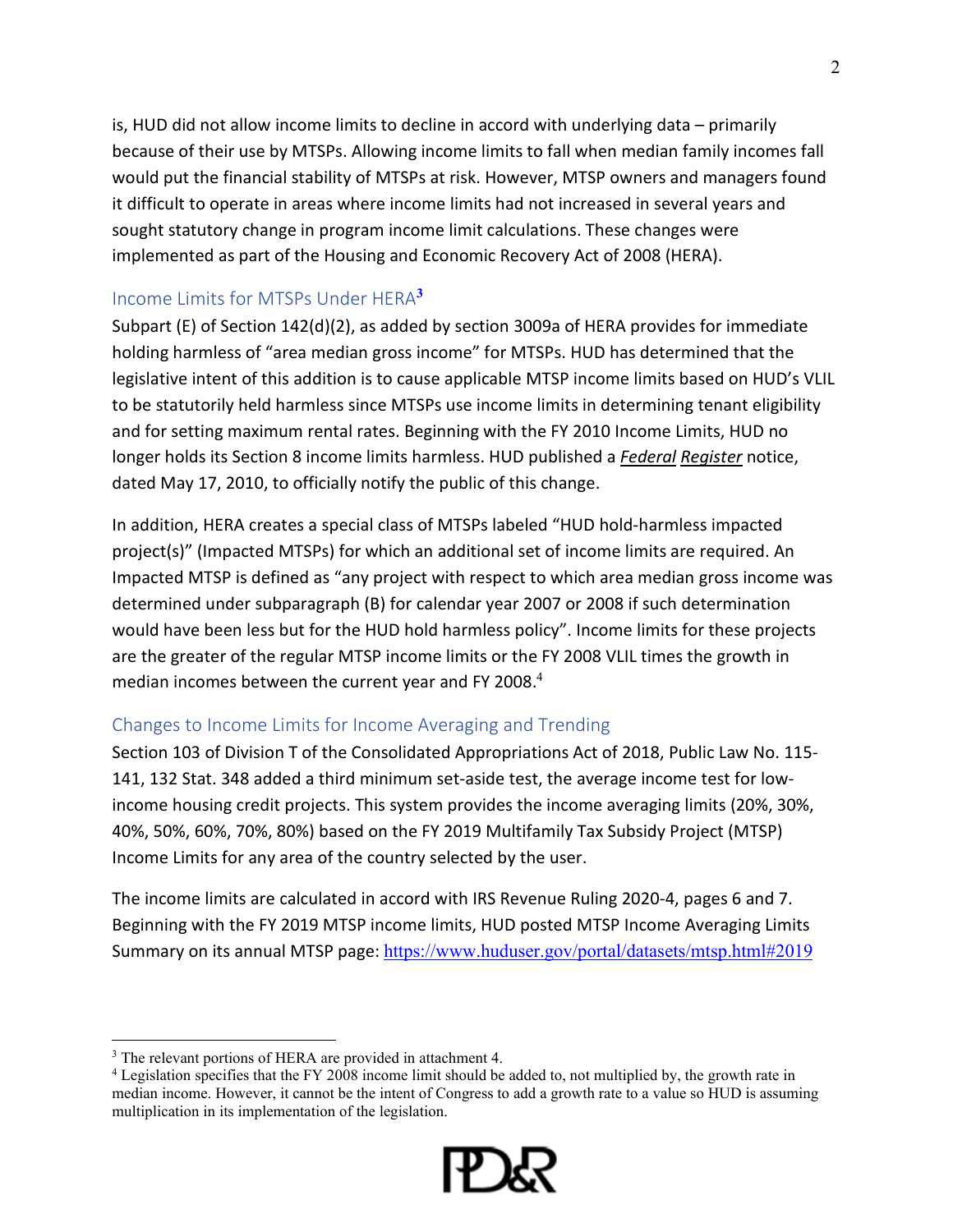#### CPI Inflation

HUD uses the 2019 American Community Survey (ACS) and Puerto Rico Community Survey (PRCS) median family income data (as opposed to household income data) as the basis of FY 2022 Income Limits for all areas of geography, except for the U.S. Virgin Islands and Guam, American Samoa, and the Northern Mariana Islands (the Pacific Islands). HUD uses actual data from the Consumer Price Index (CPI) published by the Bureau of Labor Statistics through February 2022 to bring the ACS and PRCS data forward from 2019 to the fiscal year 2022. Previously, HUD has relied on inflation forecasts from the Congressional Budget Office (CBO) in updating ACS estimates. However, at the time of FY 2022 median family income calculation, CBO had not issued an updated CPI forecast suitable for use by HUD. The inflation factor, representing the cumulative change in the CPI from 2019 through February 2022, is 1.1116.

# II. INCOME LIMIT CALCULATIONS FOR MTSPs

#### Income Limits

The initial 50 percent income limit for each Non-Impacted MTSP is the Section 8 VLIL. In subsequent years, the income limit for each MTSP may not decline and will be the highest Section 8 VLIL obtained throughout the project's qualifying period. For FY 2022, the MTSP 50 percent income limit for existing projects is equal to the maximum of either the HUD Section 8 VLIL for FY 2022 or the HUD Section 8 VLIL in place for FY2021, as expressed below:

 $MTSP\_VLL_{2022}$  = max (VLIL $_{2022}$ , MTSP $\_VLL_{2021})^5$  $\_VLL_{2021})^5$  $\_VLL_{2021})^5$ 

The 60 percent income limit for MTSPs is calculated by multiplying the MTSP VLIL by 1.2:

MTSP  $60_{2022} = MTSP$  VLIL<sub>2022</sub> \* 1.2

HUD has eliminated its traditional hold-harmless provision for Section 8 income limits. But each Non-Impacted MTSP's income limit will be the highest Section 8 income limit achieved during the project's qualifying period. Therefore, each MTSP's income limit going forward will depend on the path of income limits in its individual area and the year the initial income limit was determined. HUD will publish sufficient historical data on income limits for such determinations to be made, but they will need to be done on a project-by-project basis.

#### Income Limits for HERA-Defined HUD Impacted Projects

The very low-income limit for Impacted MTSPs is equal to the maximum of the Non-Impacted FY2021 VLIL for Impacted Projects or the HUD Section 8 VLIL for FY 2008 times the ratio of the median family income in FY 2022 to the median family income in FY 2008. By including last



<span id="page-2-0"></span><sup>5</sup>Attachment 5 provides full details about the calculation of VLIL. Full detailed documentation for each area can be found at <http://www.huduser.org/portal/datasets/mtsp.html>.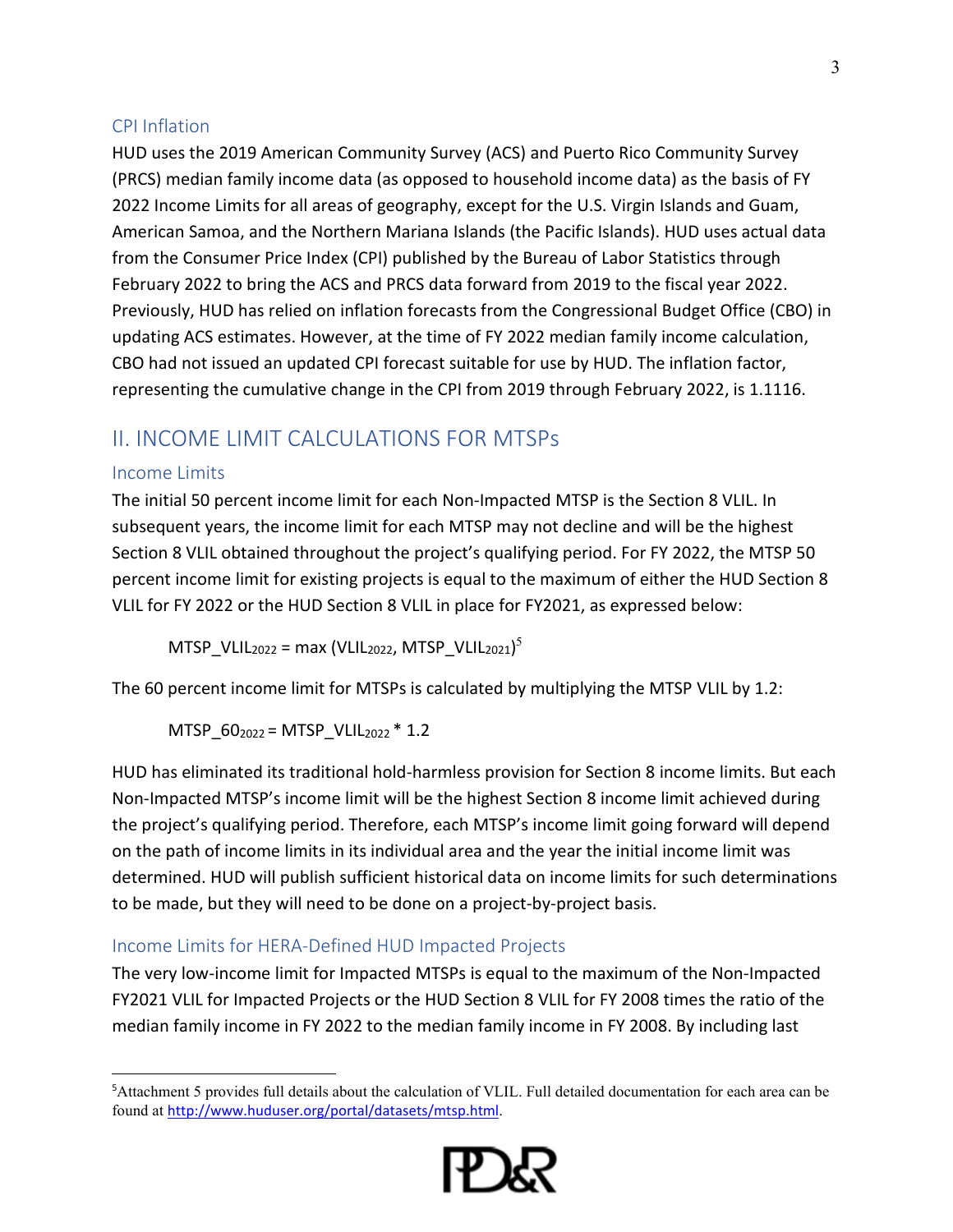year's MTSP VLIL for Impacted Projects in the area, this ensures implementation of the statutory hold harmless found in subpart (E) of Section 142(d)(2), as added by section 3009a of HERA. This adjustment insures that Impacted MTSPs will have increases should the change in the current median family estimate to FY 2008 estimate be larger than the increase from last year's (FY 2021) income limits. [6](#page-3-0)

```
MTSP_VLIL_Impacted<sub>2022</sub>= max(MTSP_VLIL_Impacted<sub>2021,</sub> VLIL<sub>2008</sub> * (MFI<sub>2022</sub>/ MFI<sub>2008</sub>))
```
The 60 percent income limit merely multiplies the very low-income limit for MTSPs, as determined in the previous step by 1.2.

```
MTSP_60_Impacted<sub>2022</sub> = MTSP_VLIL_Impacted<sub>2021</sub> * 1.2
```
<span id="page-3-0"></span><sup>6</sup> Both the FY 2021 MTSP regular and special 50 percent income limits are rounded up to the nearest \$50 in accordance with the methodology currently in place for calculating very low-income limits (50 percent income limits) for HUD's Section 8 program.

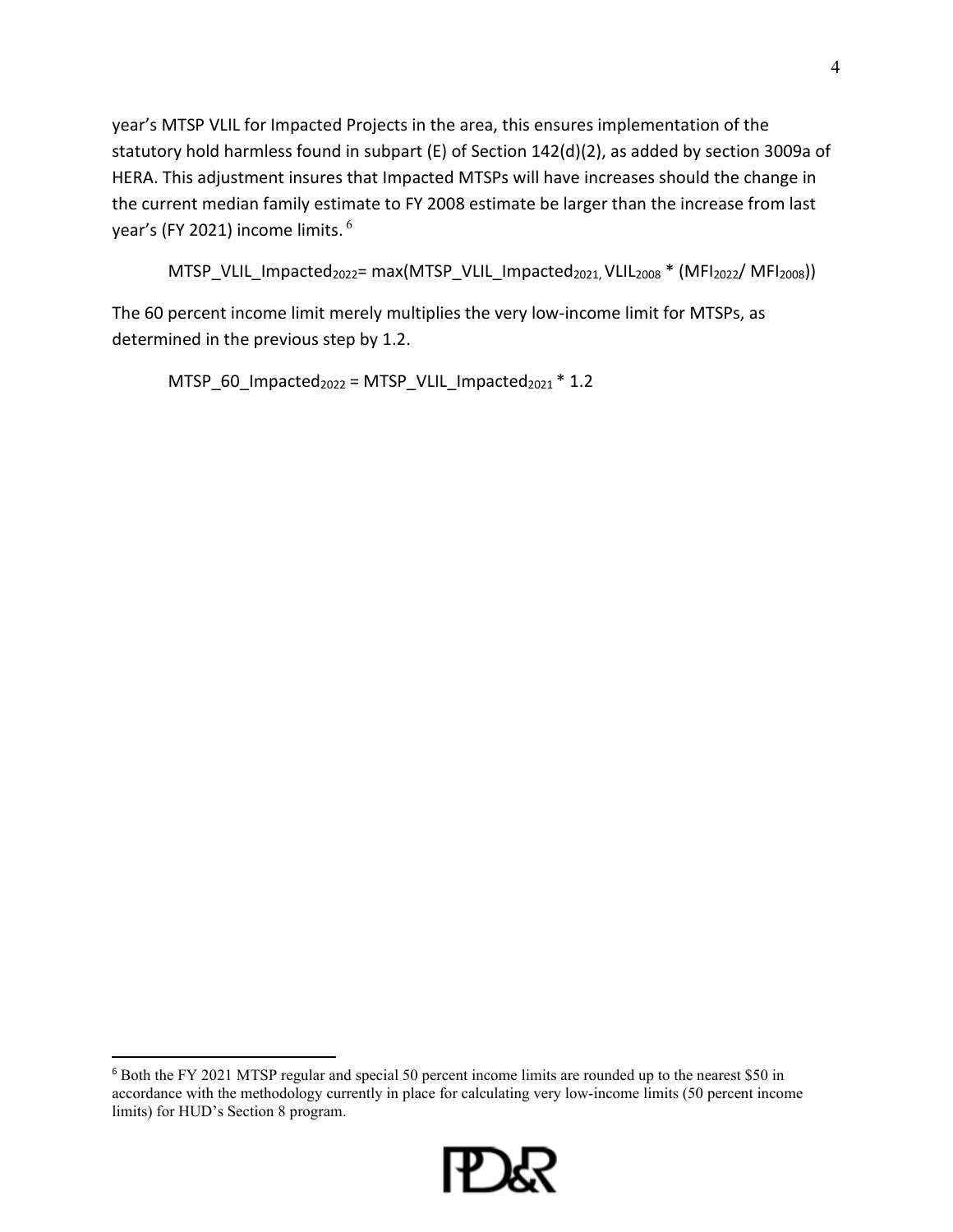Sec. 142. Exempt facility bond

*[TITLE 26, Subtitle A, CHAPTER 1, Subchapter B, Part IV, Subpart A, Sec. 142]* 

#### **STATUTE**

…..

 (d) Qualified residential rental project For purposes of this section -

#### (1) In general

The term "qualified residential rental project" means any project for residential rental property if, at all times during the qualified project period, such project meets the requirements of subparagraph (A) or (B), whichever is elected by the issuer at the time of the issuance of the issue with respect to such project:

#### (A) 20-50 test

The project meets the requirements of this subparagraph if 20 percent or more of the residential units in such project are occupied by individuals whose income is 50 percent or less of area median gross income.

#### (B) 40-60 test

The project meets the requirements of this subparagraph if 40 percent or more of the residential units in such project are occupied by individuals whose income is 60 percent or less of area median gross income. For purposes of this paragraph, any property shall not be treated as failing to be residential rental property merely because part of the building in which such property is located is used for purposes other than residential rental purposes.

(2) Definitions and special rules

For purposes of this subsection -

#### (A) Qualified project period

The term "qualified project period" means the period beginning on the 1st day on which 10 percent of the residential units in the project are occupied and ending on the latest of -

(i) the date which is 15 years after the date on which 50 percent of the residential units in the project are occupied,

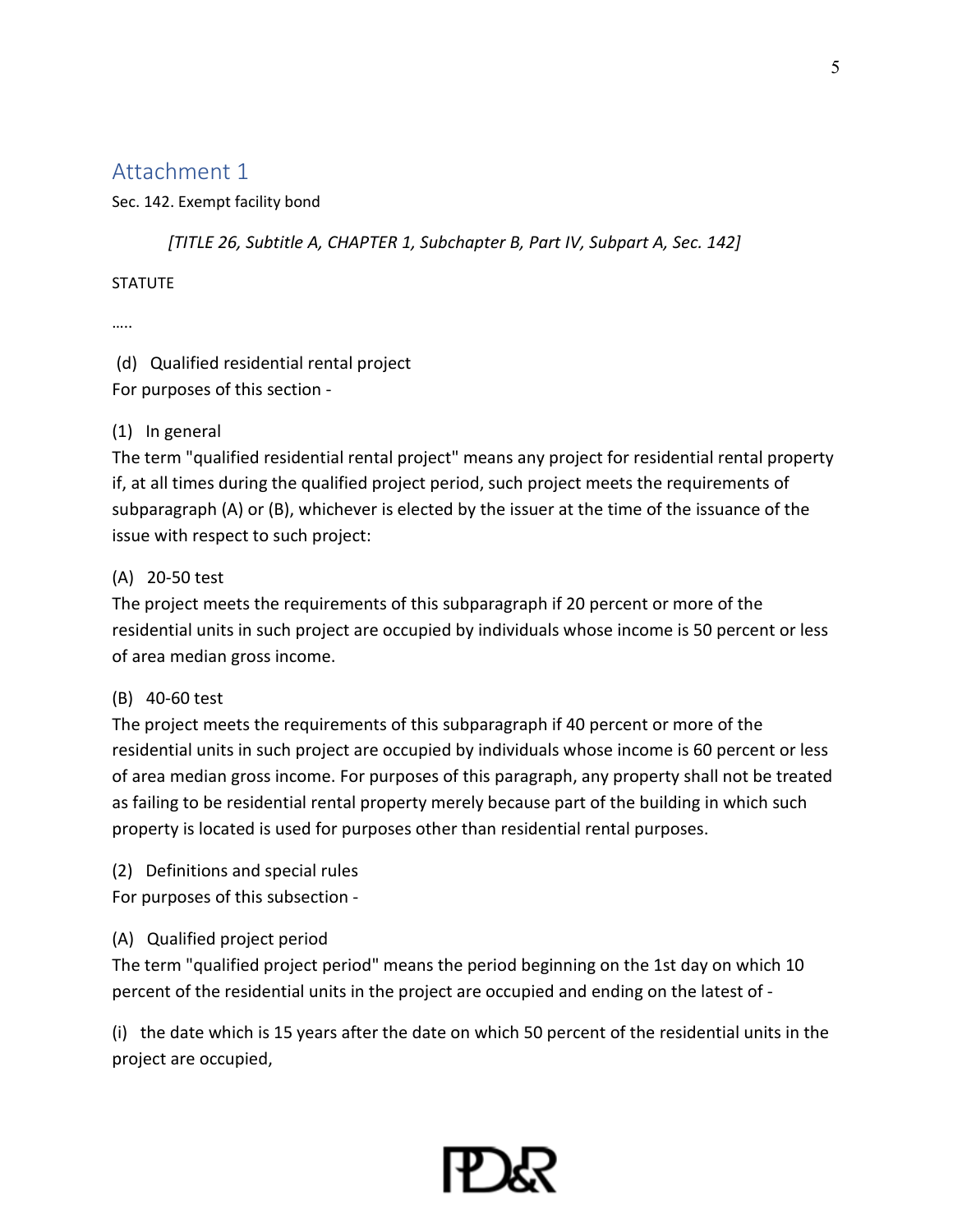(ii) the 1st day on which no tax-exempt private activity bond issued with respect to the project is outstanding, or

(iii) the date on which any assistance provided with respect to the project under section 8 of the United States Housing Act of 1937 terminates.

(B) Income of individuals; area median gross income

The income of individuals and area median gross income shall be determined by the Secretary in a manner consistent with determinations of lower income families and area median gross income under section 8 of the United States Housing Act of 1937 (or, if such program is terminated, under such program as in effect immediately before such termination). Determinations under the preceding sentence shall include adjustments for family size. Section 7872(g) shall not apply in determining the income of individuals under this subparagraph.

(3) Current income determinations

For purposes of this subsection -

#### (A) In general

The determination of whether the income of a resident of a unit in a project exceeds the applicable income limit shall be made at least annually on the basis of the current income of the resident.

#### (B) Continuing resident's income may increase above the

#### applicable limit

If the income of a resident of a unit in a project did not exceed the applicable income limit upon commencement of such resident's occupancy of such unit (or as of any prior determination under subparagraph (A)), the income of such resident shall be treated as continuing to not exceed the applicable income limit. The preceding sentence shall cease to apply to any resident whose income as of the most recent determination under subparagraph (A) exceeds 140 percent of the applicable income limit if after such determination, but before the next determination, any residential unit of comparable or smaller size in the same project is occupied by a new resident whose income exceeds the applicable income limit.

(4) Special rule in case of deep rent skewing

#### (A) In general

In the case of any project described in subparagraph (B), the 2d sentence of subparagraph (B) of paragraph (3) shall be applied by substituting -

(i) "170 percent" for "140 percent", and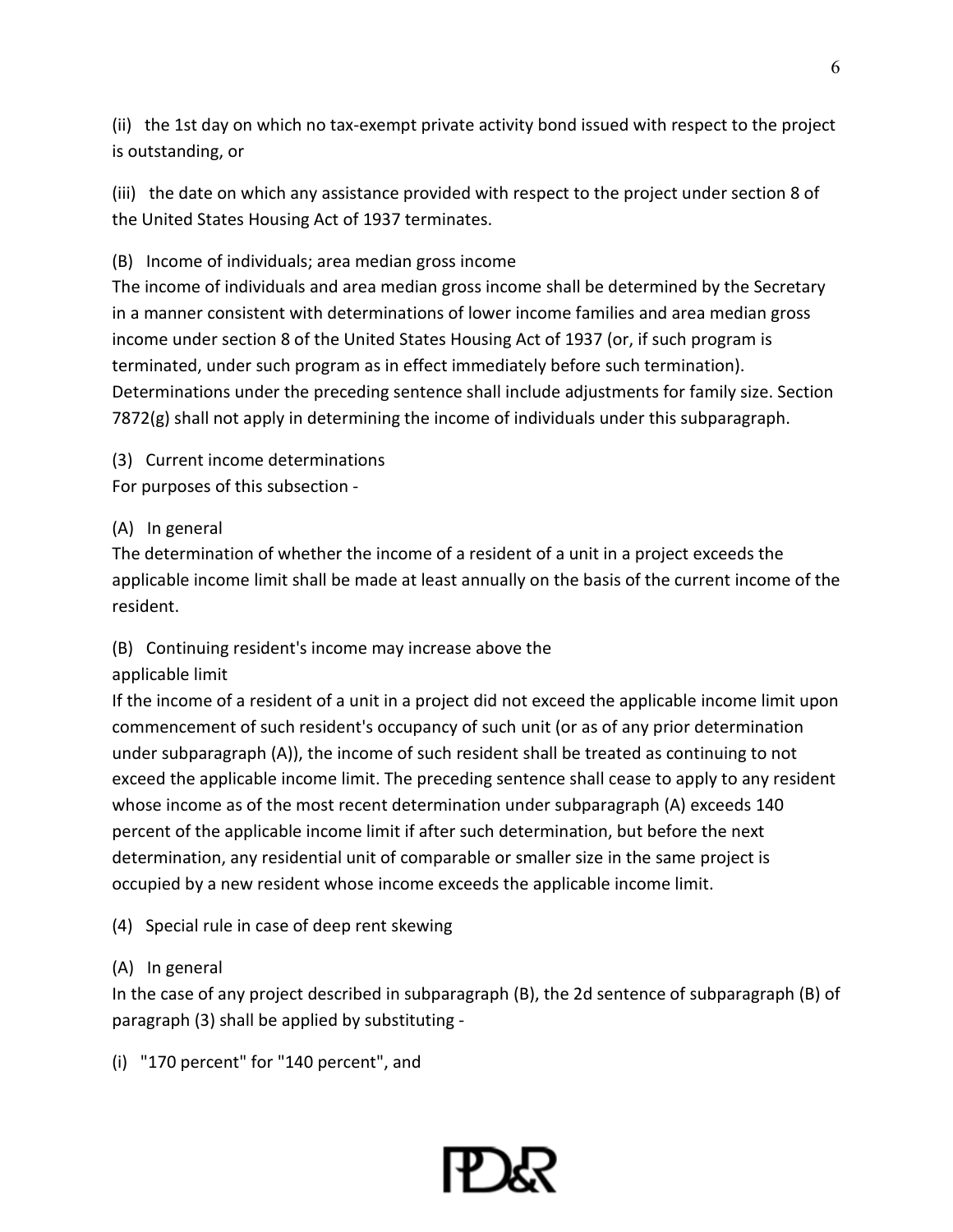(ii) "any low-income unit in the same project is occupied by a new resident whose income exceeds 40 percent of area median gross income" for "any residential unit of comparable or smaller size in the same project is occupied by a new resident whose income exceeds the applicable income limit".

(B) Deep rent skewed project

A project is described in this subparagraph if the owner of the project elects to have this paragraph apply and, at all times during the qualified project period, such project meets the requirements of clauses (i), (ii), and (iii):

(i) The project meets the requirements of this clause if 15 percent or more of the low-income units in the project are occupied by individuals whose income is 40 percent or less of area median gross income.

(ii) The project meets the requirements of this clause if the gross rent with respect to each low-income unit in the project does not exceed 30 percent of the applicable income limit which applies to individuals occupying the unit.

(iii) The project meets the requirements of this clause if the gross rent with respect to each low-income unit in the project does not exceed 1/2 of the average gross rent with respect to units of comparable size which are not occupied by individuals who meet the applicable income limit.

(C) Definitions applicable to subparagraph (B) For purposes of subparagraph (B) -

(i) Low-income unit

The term "low-income unit" means any unit which is required to be occupied by individuals who meet the applicable income limit.

(ii) Gross rent

The term "gross rent" includes -

(I) any payment under section 8 of the United States Housing Act of 1937, and

(II) any utility allowance determined by the Secretary after taking into account such determinations under such section 8.

(5) Applicable income limit

For purposes of paragraphs (3) and (4), the term "applicable income limit" means -

(A) the limitation under subparagraph (A) or (B) of paragraph (1) which applies to the project, or

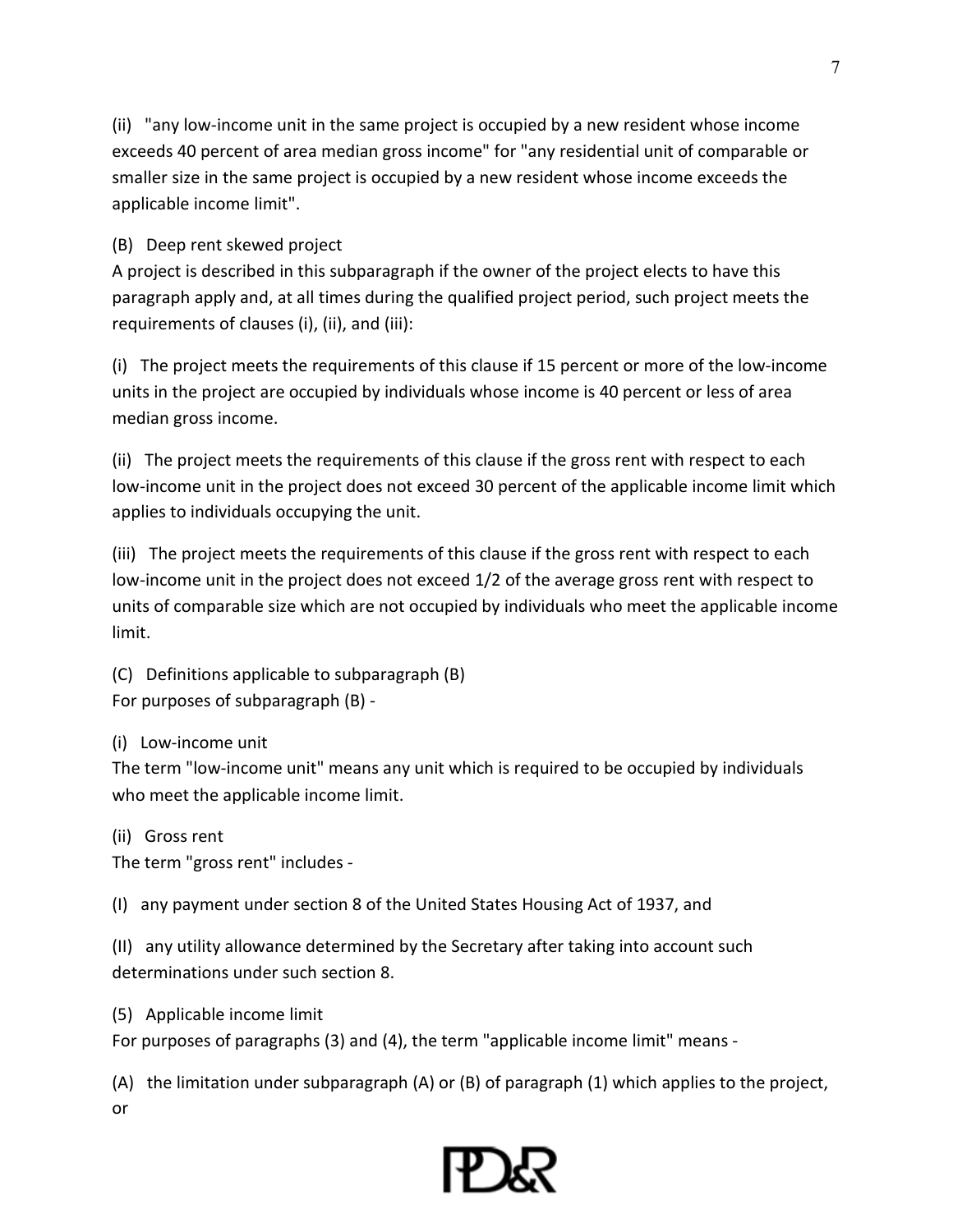(B) in the case of a unit to which paragraph (4)(B)(i) applies, the limitation which applies to such unit.

## (6) Special rule for certain high cost housing area

In the case of a project located in a city having 5 boroughs and a population in excess of 5,000,000, subparagraph (B) of paragraph (1) shall be applied by substituting "25 percent" for "40 percent".

### (7) Certification to Secretary

The operator of any project with respect to which an election was made under this subsection shall submit to the Secretary (at such time and in such manner as the Secretary shall prescribe) an annual certification as to whether such project continues to meet the requirements of this subsection. Any failure to comply with the provisions of the preceding sentence shall not affect the tax-exempt status of any bond but shall subject the operator to penalty, as provided in section 6652(j).

……

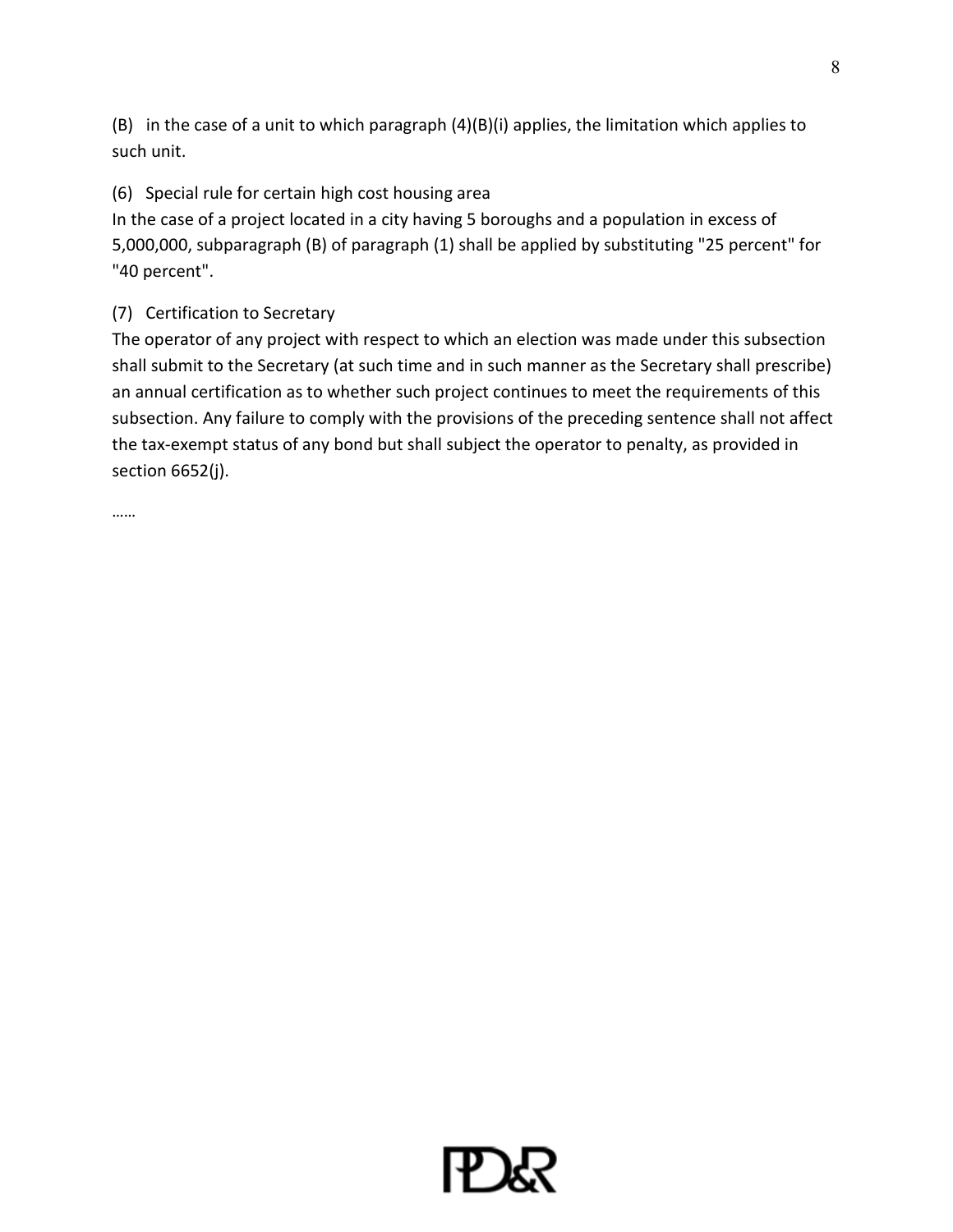Sec. 42. Low-income housing credit

#### *[TITLE 26, Subtitle A, CHAPTER 1, Subchapter A, PART IV, Subpart D, Sec. 42]*

#### **STATUTE**

………

g) Qualified low-income housing project For purposes of this section -

#### (1) In general

The term "qualified low-income housing project" means any project for residential rental property if the project meets the requirements of subparagraph (A) or (B) whichever is elected by the taxpayer:

#### (A) 20-50 test

The project meets the requirements of this subparagraph if 20 percent or more of the residential units in such project are both rent-restricted and occupied by individuals whose income is 50 percent or less of area median gross income.

#### (B) 40-60 test

The project meets the requirements of this subparagraph if 40 percent or more of the residential units in such project are both rent-restricted and occupied by individuals whose income is 60 percent or less of area median gross income. Any election under this paragraph, once made, shall be irrevocable. For purposes of this paragraph, any property shall not be treated as failing to be residential rental property merely because part of the building in which such property is located is used for purposes other than residential rental purposes.

#### (2) Rent-restricted units

#### (A) In general

For purposes of paragraph (1), a residential unit is rent-restricted if the gross rent with respect to such unit does not exceed 30 percent of the imputed income limitation applicable to such unit. For purposes of the preceding sentence, the amount of the income limitation under paragraph (1) applicable for any period shall not be less than such limitation applicable for the earliest period the building (which contains the unit) was included in the determination of whether the project is a qualified low-income housing project.

#### (B) Gross rent

For purposes of subparagraph (A), gross rent -

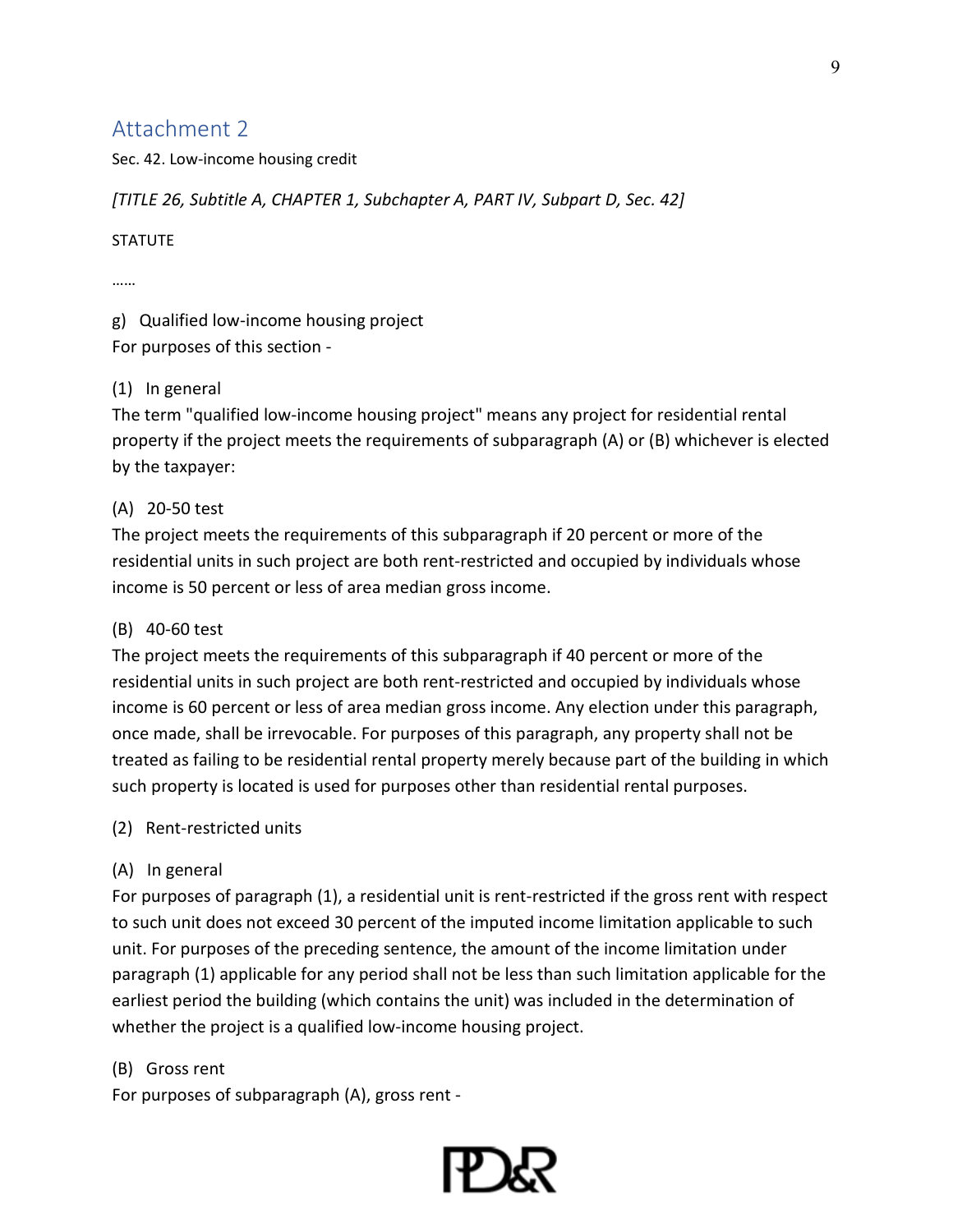(i) does not include any payment under section 8 of the United States Housing Act of 1937 or any comparable rental assistance program (with respect to such unit or occupants thereof),

(ii) includes any utility allowance determined by the Secretary after taking into account such determinations under section 8 of the United States Housing Act of 1937,

(iii) does not include any fee for a supportive service which is paid to the owner of the unit (on the basis of the low-income status of the tenant of the unit) by any governmental program of assistance (or by an organization described in section  $501(c)(3)$  and exempt from tax under section 501(a)) if such program (or organization) provides assistance for rent and the amount of assistance provided for rent is not separable from the amount of assistance provided for supportive services, and

(iv) does not include any rental payment to the owner of the unit to the extent such owner pays an equivalent amount to the Farmers' Home Administration under section 515 of the Housing Act of 1949. For purposes of clause (iii), the term "supportive service" means any service provided under a planned program of services designed to enable residents of a residential rental property to remain independent and avoid placement in a hospital, nursing home, or intermediate care facility for the mentally or physically handicapped. In the case of a single-room occupancy unit or a building described in subsection  $(i)(3)(B)(iii)$ , such term includes any service provided to assist tenants in locating and retaining permanent housing.

#### (C) Imputed income limitation applicable to unit

For purposes of this paragraph, the imputed income limitation applicable to a unit is the income limitation which would apply under paragraph (1) to individuals occupying the unit if the number of individuals occupying the unit were as follows:

(i) In the case of a unit which does not have a separate bedroom, 1 individual.

(ii) In the case of a unit which has 1 or more separate bedrooms, 1.5 individuals for each separate bedroom. In the case of a project with respect to which a credit is allowable by reason of this section and for which financing is provided by a bond described in section 142(a)(7), the imputed income limitation shall apply in lieu of the otherwise applicable income limitation for purposes of applying section 142(d)(4)(B)(ii).

(D) Treatment of units occupied by individuals whose incomes rise above limit

#### (i) In general

Except as provided in clause (ii), notwithstanding an increase in the income of the occupants of a low-income unit above the income limitation applicable under paragraph (1), such unit shall

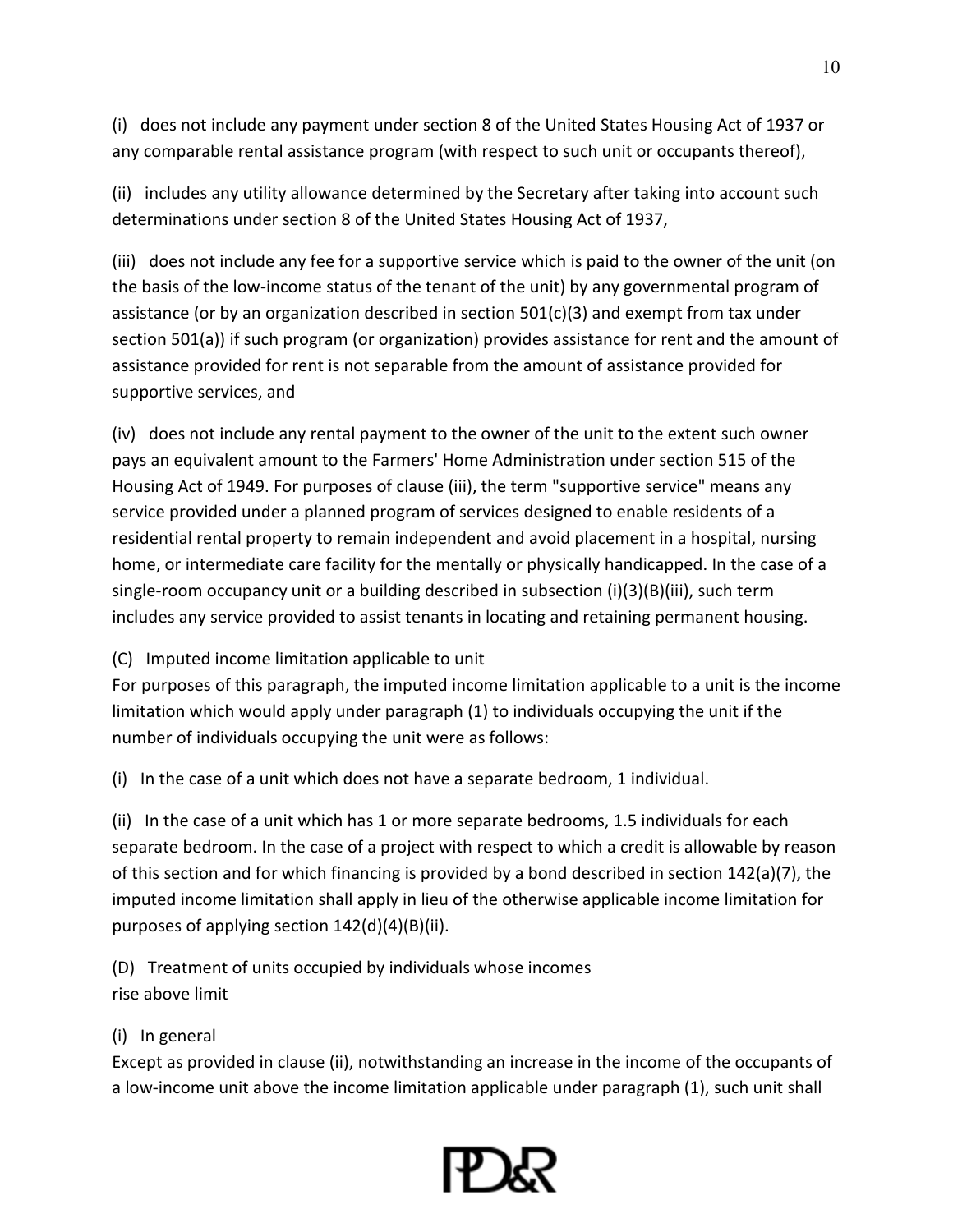continue to be treated as a low-income unit if the income of such occupants initially met such income limitation and such unit continues to be rent-restricted.

- (ii) Next available unit must be rented to low-income tenant
- if income rises above 140 percent of income limit

If the income of the occupants of the unit increases above 140 percent of the income limitation applicable under paragraph (1), clause (i) shall cease to apply to such unit if any residential rental unit in the building (of a size comparable to, or smaller than, such unit) is occupied by a new resident whose income exceeds such income limitation. In the case of a project described in section 142(d)(4)(B), the preceding sentence shall be applied by substituting "170 percent" for "140 percent" and by substituting "any low-income unit in the building is occupied by a new resident whose income exceeds 40 percent of area median gross income" for "any residential unit in the building (of a size comparable to, or smaller than, such unit) is occupied by a new resident whose income exceeds such income limitation".

(E) Units where Federal rental assistance is reduced as

tenant's income increases

If the gross rent with respect to a residential unit exceeds the limitation under subparagraph (A) by reason of the fact that the income of the occupants thereof exceeds the income limitation applicable under paragraph (1), such unit shall, nevertheless, be treated as a rent-restricted unit for purposes of paragraph (1) if -

(i) a Federal rental assistance payment described in subparagraph (B)(i) is made with respect to such unit or its occupants, and

(ii) the sum of such payment and the gross rent with respect to such unit does not exceed the sum of the amount of such payment which would be made and the gross rent which would be payable with respect to such unit if -

(I) the income of the occupants thereof did not exceed the income limitation applicable under paragraph (1), and

(II) such units were rent-restricted within the meaning of subparagraph (A). The preceding sentence shall apply to any unit only if the result described in clause (ii) is required by Federal statute as of the date of the enactment of this subparagraph and as of the date the Federal rental assistance payment is made.

- (3) Date for meeting requirements
- (A) In general

Except as otherwise provided in this paragraph, a building shall be treated as a qualified low-

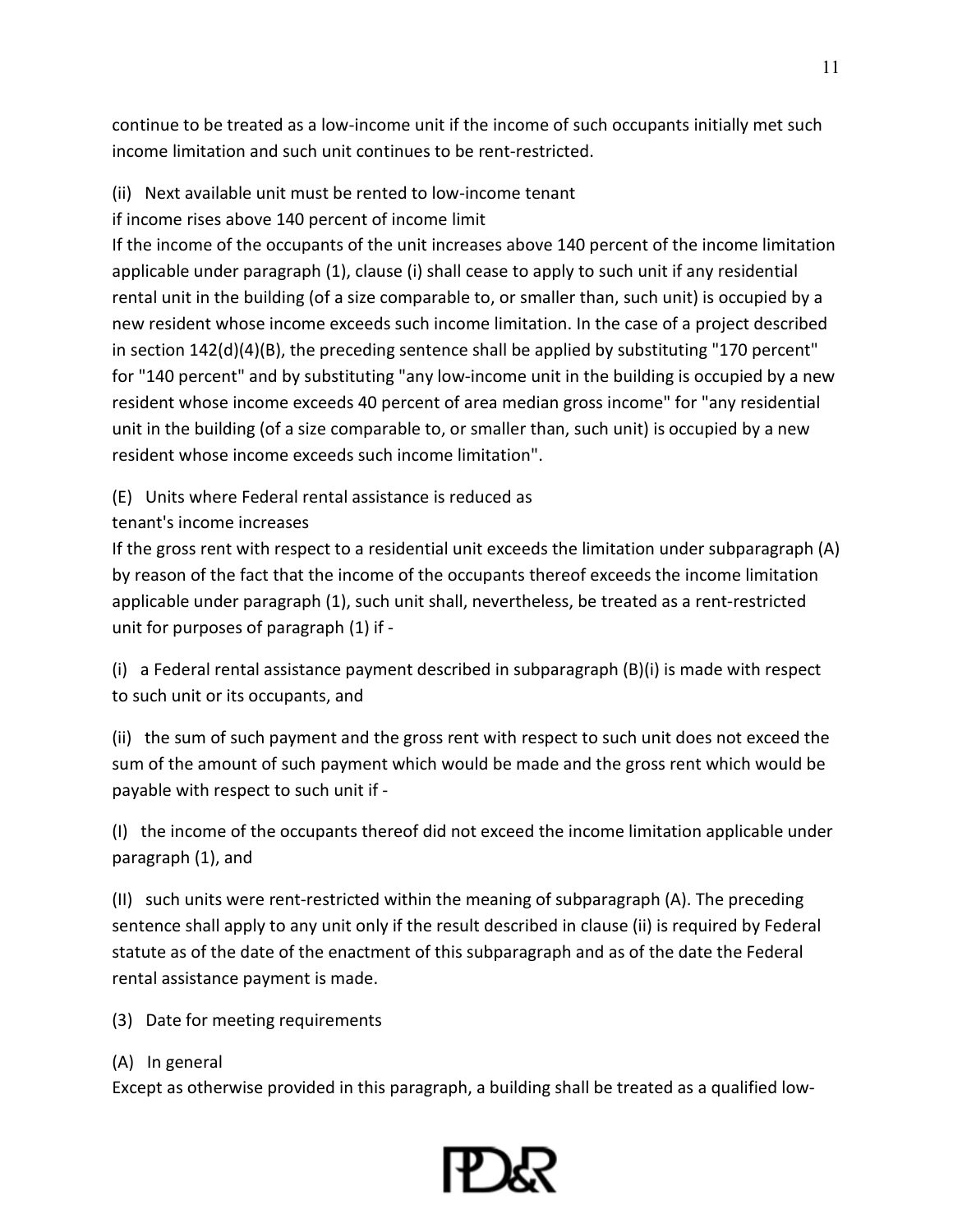income building only if the project (of which such building is a part) meets the requirements of paragraph (1) not later than the close of the 1st year of the credit period for such building.

(B) Buildings which rely on later buildings for qualification

# (i) In general

In determining whether a building (hereinafter in this subparagraph referred to as the "prior building") is a qualified low-income building, the taxpayer may take into account 1 or more additional buildings placed in service during the 12-month period described in subparagraph (A) with respect to the prior building only if the taxpayer elects to apply clause (ii) with respect to each additional building taken into account.

(ii) Treatment of elected buildings

In the case of a building which the taxpayer elects to take into account under clause (i), the period under subparagraph (A) for such building shall end at the close of the 12-month period applicable to the prior building.

(iii) Date prior building is treated as placed in service

For purposes of determining the credit period and the compliance period for the prior building, the prior building shall be treated for purposes of this section as placed in service on the most recent date any additional building elected by the taxpayer (with respect to such prior building) was placed in service.

(C) Special rule A building -

(i) other than the 1st building placed in service as part of a project, and

(ii) other than a building which is placed in service during the 12-month period described in subparagraph (A) with respect to a prior building which becomes a qualified low-income building, shall in no event be treated as a qualified low-income building unless the project is a qualified low-income housing project (without regard to such building) on the date such building is placed in service.

(D) Projects with more than 1 building must be identified

For purposes of this section, a project shall be treated as consisting of only 1 building unless, before the close of the 1st calendar year in the project period (as defined in subsection (h)(1)(F)(ii)), each building which is (or will be) part of such project is identified in such form and manner as the Secretary may provide.

(4) Certain rules made applicable

Paragraphs (2) (other than subparagraph (A) thereof), (3), (4), (5), (6), and (7) of section 142(d),



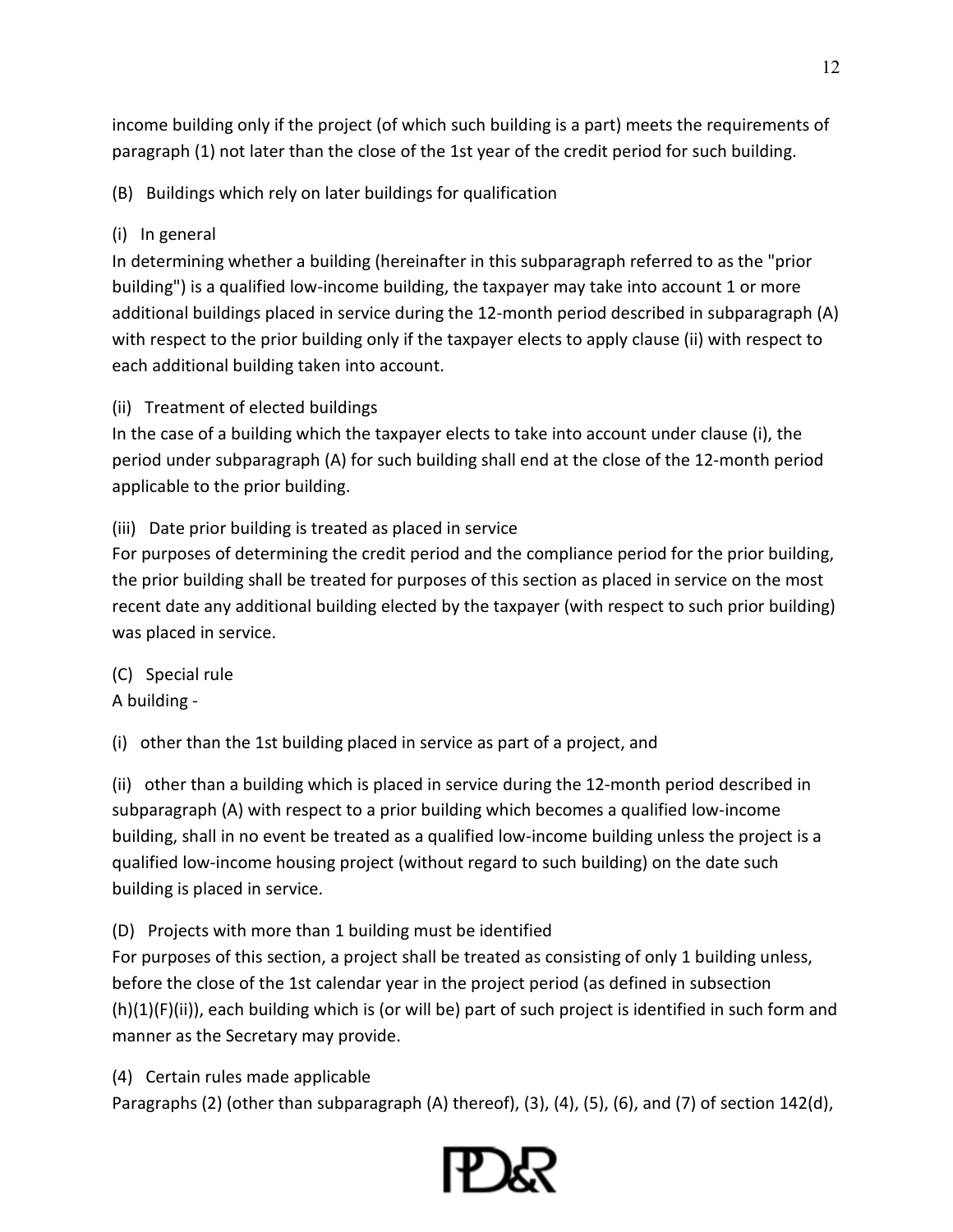and section 6652(j), shall apply for purposes of determining whether any project is a qualified low-income housing project and whether any unit is a low-income unit; except that, in applying such provisions for such purposes, the term "gross rent" shall have the meaning given such term by paragraph (2)(B) of this subsection.

(5) Election to treat building after compliance period as not

### part of a project

For purposes of this section, the taxpayer may elect to treat any building as not part of a qualified low-income housing project for any period beginning after the compliance period for such building.

# (6) Special rule where de minimis equity contribution

Property shall not be treated as failing to be residential rental property for purposes of this section merely because the occupant of a residential unit in the project pays (on a voluntary basis) to the lessor a de minimis amount to be held toward the purchase by such occupant of a residential unit in such project if -

(A) all amounts so paid are refunded to the occupant on the cessation of his occupancy of a unit in the project, and

(B) the purchase of the unit is not permitted until after the close of the compliance period with respect to the building in which the unit is located. Any amount paid to the lessor as described in the preceding sentence shall be included in gross rent under paragraph (2) for purposes of determining whether the unit is rent- restricted.

# (7) Scattered site projects

Buildings which would (but for their lack of proximity) be treated as a project for purposes of this section shall be so treated if all of the dwelling units in each of the buildings are rentrestricted (within the meaning of paragraph (2)) residential rental units.

(8) Waiver of certain de minimis errors and recertifications On application by the taxpayer, the Secretary may waive -

(A) any recapture under subsection (j) in the case of any de minimis error in complying with paragraph (1), or

(B) any annual recertification of tenant income for purposes of this subsection, if the entire building is occupied by low-income tenants.

……

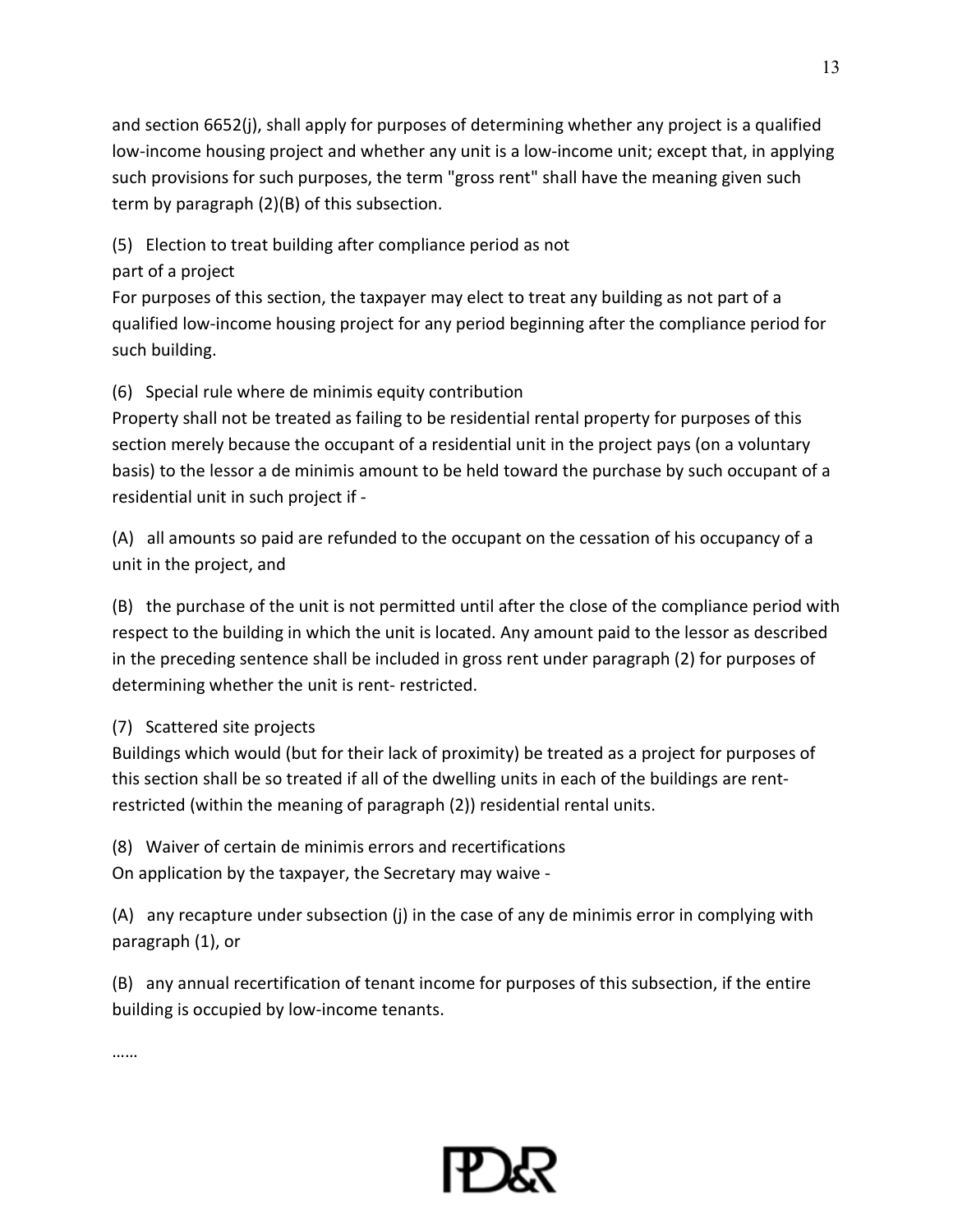IRS Revenue Ruling 89-24

Rev. Rul. 89-24

1989-1 C.B. 24, 1989-9 I.R.B. 5.

Internal Revenue Service

Revenue Ruling

EXEMPT FACILITY BONDS; LOW-INCOME HOUSING CREDIT

Published: February 27, 1989

Section 142. - Exempt Facility Bond

(Also Sections 42, 103, 6652; 1.42-1T, 1.103-8.)

Exempt facility bonds; low-income housing credit. Guidance is provided for computing the income limits applicable to exempt facility bonds issued to provide for qualified residential rental projects under section 142 of the Code and to low-income housing credits under section 42.

This Revenue Ruling provides the manner in which properly to compute the income limits applicable both to exempt facility bonds issued to provide for qualified residential rental projects under section 142 of the Internal Revenue Code and to low-income housing credits under section 42.

#### LAW

Section 1301 of the Tax Reform Act of 1986, 1986-3 (Vol. I) C.B. 524 (the Act), revised the income limits applicable to exempt facility bonds issued to provide for multifamily residential rental projects. COMPARE section 142(d) and former section 103(b)(4)(A) of the Code. In general, in order for interest on an exempt facility bond issued to provide for a multifamily residential rental project to be tax-exempt, the project must meet the income limit requirement of section 142(d)(1) of the Code. Under section 142(d)(1), a 'qualified residential rental project' is defined to include only residential rental projects where, either (A) 20 percent or more of the residential units in the project are occupied by individuals whose income is 50 percent or less of the area median gross income (the 20-50 requirement), or (B) 40 percent or more of the residential units in the project are occupied by individuals whose income is 60 percent or less of the area median gross income (the 40-60 requirement), whichever is elected by the issuer of the bonds providing for such project.

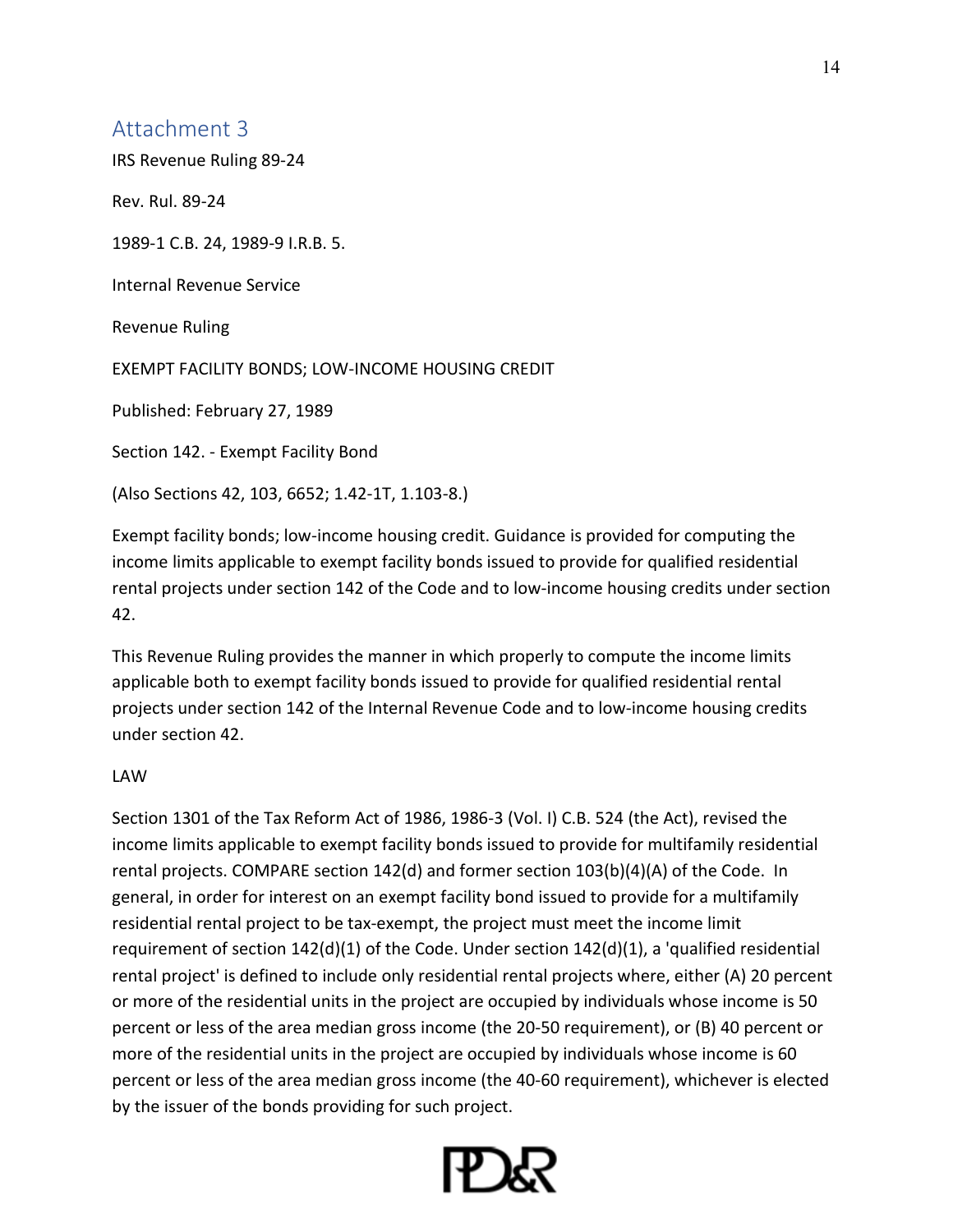Section 142(d)(4) of the Code provides that, in the case of a deep rent skewed project, 15 percent or more of the low-income units must be occupied by individuals whose income is 40 percent or less of the area median gross income.

Section 142(d)(2) of the Code provides that the income of individuals and the area median gross income shall be determined by the Secretary in a manner consistent with determinations of lower income facilities and area median gross income under section 8 of the United States Housing Act of 1937 or, if such program is terminated, under such program as in effect immediately before such termination. Determinations under the preceding sentence shall include adjustments for family size.

Section 252 of the Act enacted section 42 of the Code, which provides a new federal income tax credit that may be claimed by owners of residential rental projects providing low-income housing. Section 42(a) provides that the amount of the credit shall be based on an applicable percentage of the qualified basis of each qualified low-income building. Section 42(c)(2) defines the term 'qualified low-income building' to mean, in part, any building that at all times during the compliance period with respect to such building is part of a qualified low-income housing project.

Section  $42(g)(1)$  provides that the term 'qualified low-income housing project' means any project for residential rental property if, either (A) 20 percent or more of the units in the project are both rent-restricted and occupied by individuals whose income is 50 percent or less of the area median gross income, or (B) 40 percent or more of the units in the project are both rent restricted and occupied by individuals whose income is 60 percent or less of the area median gross income, whichever is elected by the taxpayer.

Section 42(g)(4) of the Code provides in part, that paragraph (2) (other than subparagraph (A)) and paragraph (4) of section 142(d) shall apply for purposes of determining whether any project is a qualified low-income housing project and whether any unit is a low-income unit.

#### ANALYSIS AND HOLDING

The income limits applicable to qualified residential rental projects and to qualified low-income housing projects are required to be made in a manner consistent with determinations of lower income families under section 8 of the United States Housing Act of 1937. With respect to the 20-50 requirement of sections  $142(d)(1)(A)$  and  $42(g)(1)(A)$  of the Code, 20 percent or more of the applicable units must be occupied by individuals or families having incomes equal to or less than the income limit for a 'very low-income' family of the same size. With respect to the 40-60 requirement of sections 142(d)(1)(B) and 42(g)(1)(B), 40 percent of the applicable units must be

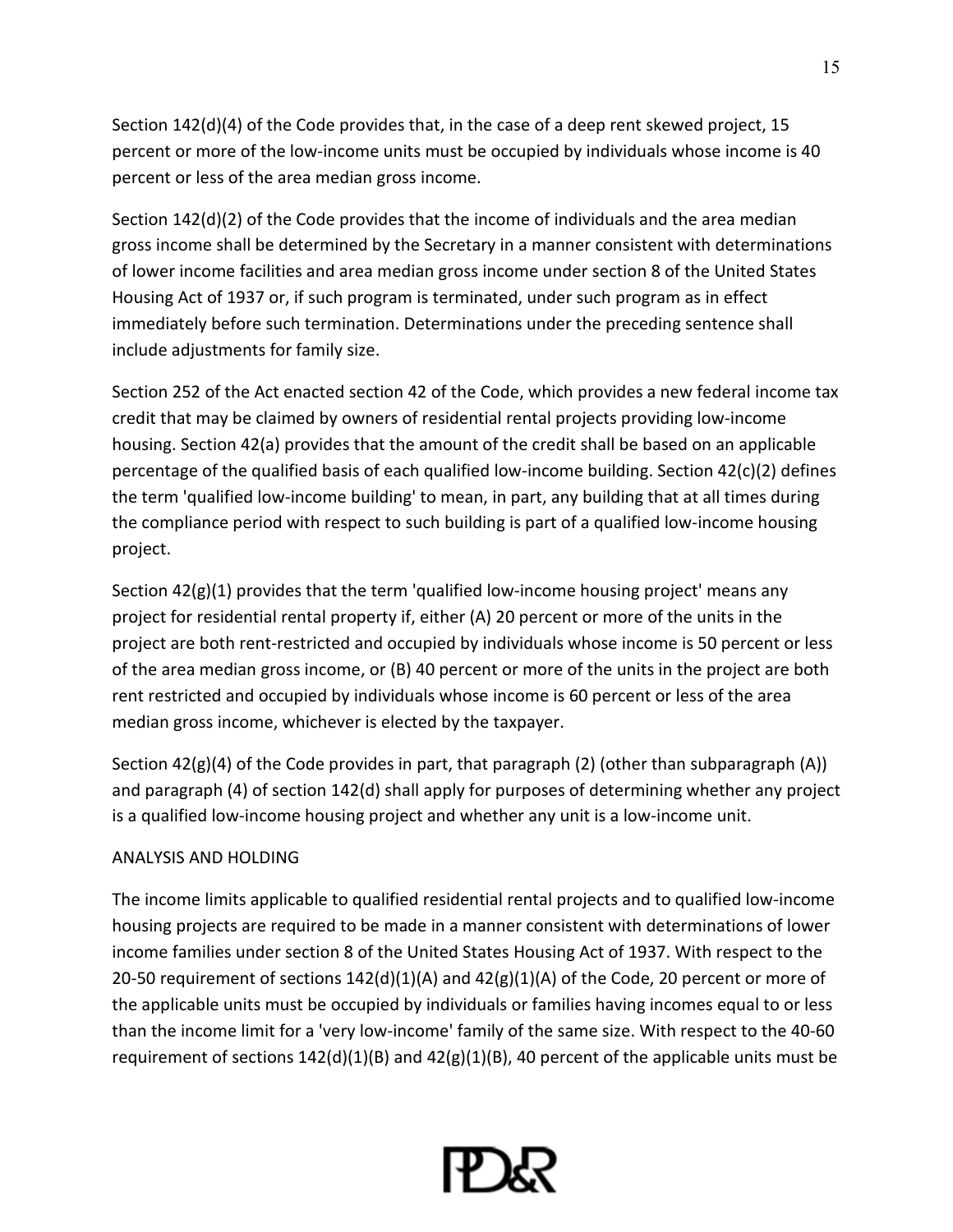occupied by individuals or families having incomes equal to 120 percent or less of the income limit for a very low-income family of the same size.

With respect to certain deep rent skewed projects, as described in section 142(d)(4), the determination of whether 15 percent of the low-income units are occupied by individuals having incomes equal to 40 percent or less of the area median gross income shall be made by determining whether 15 percent of such units are occupied by individuals or families having incomes equal to or less than 80 percent of the income limit for a very low-income family of the same size.

The income limits for very low-income families are computed and listed, according to family size, by the Department of Housing and Urban Development (HUD) for every Metropolitan Statistical Area, Primary Metropolitan Statistical Area, and nonmetropolitan county of the United States and Puerto Rico. HUD also releases income limits for the possessions of Guam and the Virgin Islands.

A list of income limits released by HUD may be relied upon until 30 days after the Internal Revenue Service publishes an announcement or notice in the Internal Revenue Bulletin indicating that HUD has released updated income limits.

#### DRAFTING INFORMATION

The principal author of this revenue ruling is Mark Scott of the Office of Assistant Chief Counsel (Financial Institutions and Products). For further information regarding this revenue ruling, contact Mr. Scott on (202) 566-4336 (not a toll-free call).

Rev. Rul. 89-24, 1989-1 C.B. 24, 1989-9 I.R.B. 5.